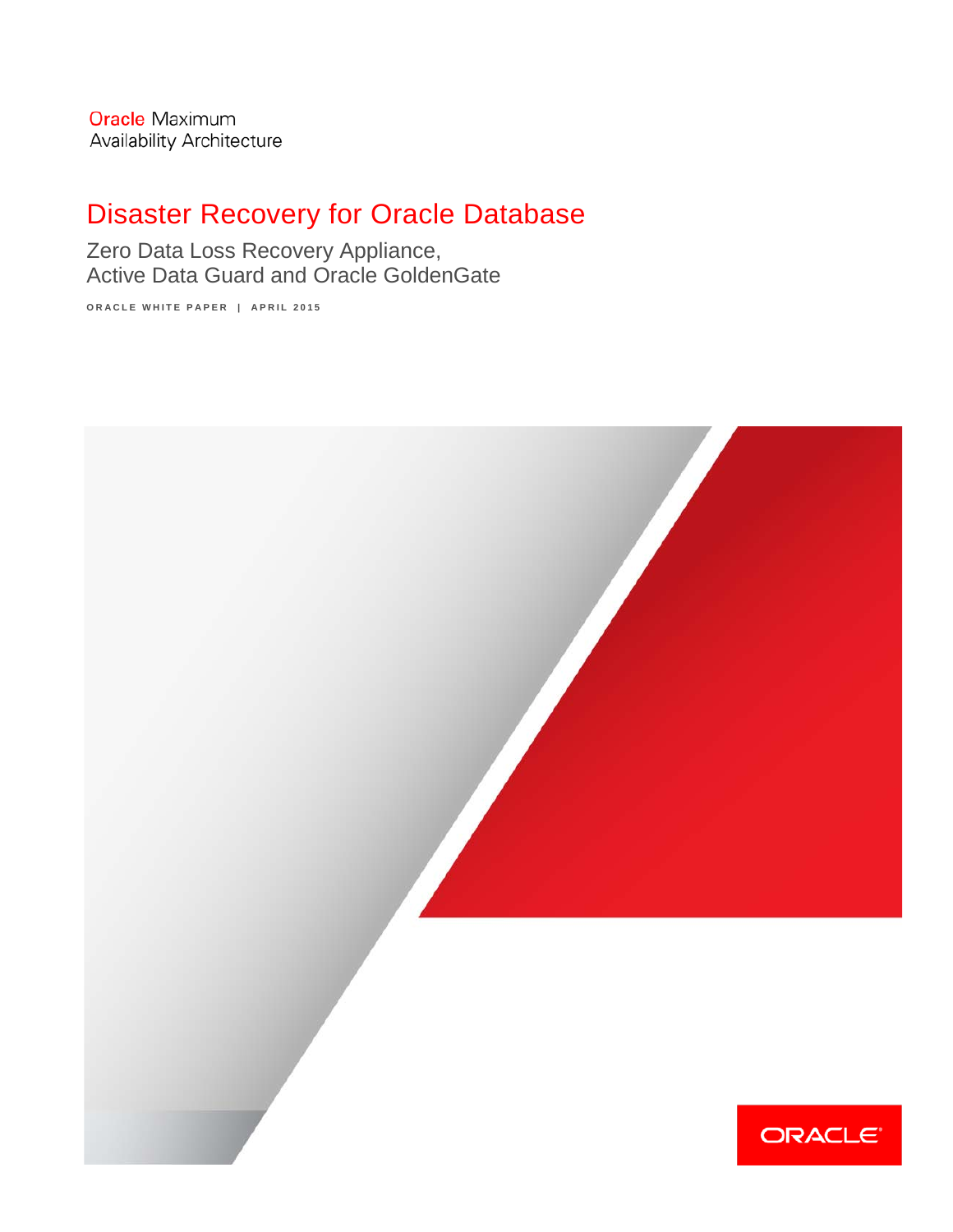### **Overview**

Oracle Database provides three different approaches to disaster recovery that provide the highest level of data protection and availability compared to any other approach for protecting Oracle data.

Oracle Zero Data Loss Recovery Appliance is an engineered system designed to eliminate data loss and dramatically reduce data protection overhead for all Oracle databases in the enterprise. Integrated with Recovery Manager (RMAN), it enables a centralized, incremental forever backup strategy for hundreds to thousands of databases, using cloud-scale, fully fault-tolerant hardware and storage. Replication capabilities integrated with the Recovery Appliance make it ideally suited for providing disaster recovery for Oracle databases where a restore from backup is sufficient to address recovery time objectives.

Oracle Active Data Guard is the replication solution optimized for data protection and disaster recovery for the Oracle Database. Active Data Guard prevents data loss and downtime by maintaining a synchronized physical replica of the production database. If the production database becomes unavailable for any reason, client connections can quickly, and in some configurations transparently, fail over to the replica to immediately restore service. Active Data Guard also eliminates idle redundancy by allowing read-only workloads to be offloaded to a copy of the production database. Active Data Guard is ideally suited for providing disaster recovery for databases with recovery time objectives that cannot tolerate the downtime that accompanies a restore from backup.

Oracle GoldenGate is Oracle's full-featured replication solution designed to address a wide range of requirements. GoldenGate maintains a synchronized logical copy of a production database that is open read-write at all times. A GoldenGate replica, for example, can offload reporting applications that require read-write database access or can be used to load-balance read-write workloads using multimaster replication. Increased flexibility, however, is accompanied by several trade-offs for data protection and operational simplicity compared to Active Data Guard. GoldenGate is used for disaster recovery by customers who accept these trade-offs in return for its additional flexibility.

This paper provides Oracle Maximum Availability Architecture<sup>[1](#page-1-0)</sup> best practices for the use of the Recovery Appliance, Active Data Guard, and Oracle GoldenGate for disaster recovery. It assumes the reader already has a basic technical knowledge of each solution.

1 | DISASTER RECOVERY FOR ORACLE DATABASE – RECOVERY APPLIANCE , ACTIVE DATA GUARD AND ORACLE GOLDENGATE

<span id="page-1-0"></span> <sup>1</sup> http://www.oracle.com/technetwork/database/features/availability/maa-096107.html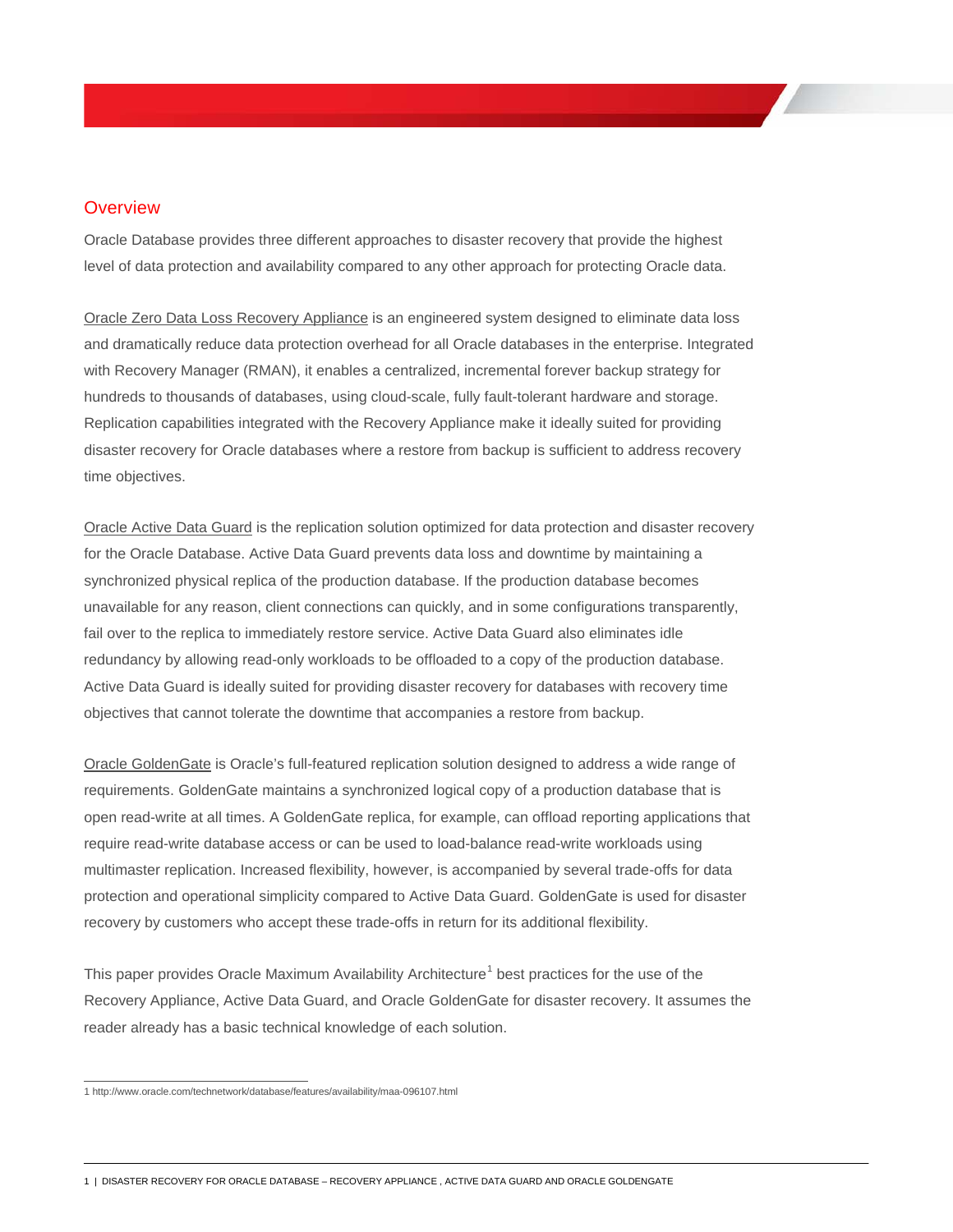### Introduction

The Zero Data Loss Recovery Appliance<sup>[2](#page-2-0)</sup> is the Oracle optimized solution for backup and recovery. The Recovery Appliance fundamentally changes how backup and recovery is performed by enabling incremental forever backups and efficient any point-in-time restore. No other backup and recovery solution can match the Recovery Appliance in terms of data protection, operational and system resource efficiency, its ability to scale, and its unique level of backup validation that ensures successful recovery.

The Recovery Appliance is also used for disaster recovery when recovery time objectives (maximum allowable downtime) can be satisfied by a restore from backup and recovery point objectives (maximum allowable data loss) can be satisfied by the appliance's replication capabilities.

Active Data Guard<sup>[3](#page-2-1)</sup> is the real-time data protection and availability solution for the Oracle Database. It is the Oracle solution for maintaining a synchronized, hot copy of an Oracle Database at a remote location for disaster recovery. Active Data Guard is differentiated from the Recovery Appliance by its ability to provide an already running replica that can immediately resume a full level of service should an outage occur – no restore required. Active Data Guard also performs an additional level of continuous data validation and automatic corruption repair that results in high availability (HA).

Oracle GoldenGate<sup>[4](#page-2-2)</sup> is a very flexible logical replication solution that may be used in place of Active Data Guard to maintain a synchronized copy of a production database for disaster recovery. GoldenGate's increased flexibility, however, is accompanied by several trade-offs for data protection and operational simplicity compared to Active Data Guard. GoldenGate may be used for disaster recovery by customers who accept these trade-offs in return for the additional flexibility of logical replication and who wish to deploy a single replication solution.

Active Data Guard or GoldenGate are used for disaster recovery when fast recovery times or additional levels of data protection are required. The Recovery Appliance still plays a substantial role in any configuration where Active Data Guard or GoldenGate are used by providing the complementary functions of backup and recovery, and archival to tape.

*Note: Active Data Guard is a separately licensed option for the Oracle Database. It provides advanced capabilities*  for data protection, availability and production offload of read-only workloads and backups. Active Data Guard is an extension of basic Data Guard capabilities included with Oracle Database Enterprise Edition. This paper will *describe a capability as an Active Data Guard feature if it requires an Active Data Guard license. Capabilities included with Data Guard in Oracle Enterprise Edition will be described as Data Guard capabilities. By default, every Data Guard capability is also part of Active Data Guard.*

### Oracle MAA Reference Architectures

Oracle MAA best practices describe four HA reference architectures that address the complete range of requirements for data protection and availability, including disaster recovery, typical for enterprises of all sizes and markets<sup>[5](#page-2-3)</sup>. The architectures, or HA tiers, are designated PLATINUM, GOLD, SILVER, and BRONZE. They deliver the following service levels:

2 | DISASTER RECOVERY FOR ORACLE DATABASE – RECOVERY APPLIANCE, ACTIVE DATA GUARD AND ORACLE GOLDENGATE

<span id="page-2-0"></span> <sup>2</sup> https://www.oracle.com/engineered-systems/zero-data-loss-recovery-appliance/index.html

<span id="page-2-1"></span><sup>3</sup> http://www.oracle.com/technetwork/database/options/active-data-guard/overview/index.html

<span id="page-2-2"></span><sup>4</sup> http://www.oracle.com/technetwork/middleware/goldengate/overview/index.html

<span id="page-2-3"></span><sup>5</sup> http://www.oracle.com/technetwork/database/availability/maa-reference-architectures-2244929.pdf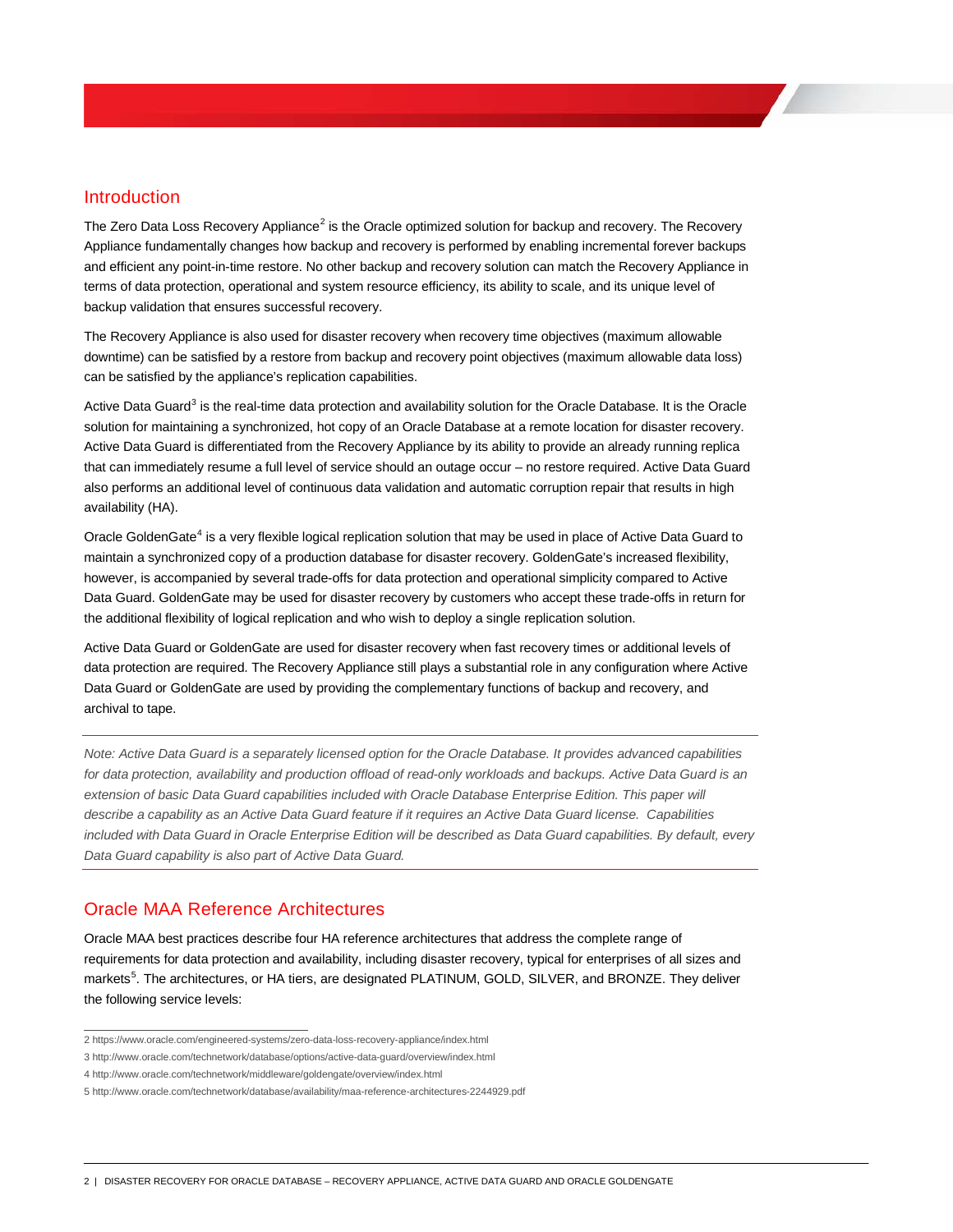- **»** Platinum: Zero application outage for Platinum-ready applications. Zero data loss protection (data loss potential = zero) for all non-recoverable outages, including disasters that impact a large geography.
- **»** Gold: HA for all outages: server, database, cluster, site, and region. Fast failover with options for zero data loss or near-zero data loss disaster protection.
- **»** Silver: HA for recoverable outages within a data center. Continuous real-time backup with any-point in time restore that provides near-zero data loss protection from unrecoverable outages and disasters.
- **»** Bronze: Basic service restart for recoverable outages. Database integrated corruption protection and backups with any-point-in-time restore to protect data from unrecoverable outages and disasters.

Each tier uses a different MAA reference architecture to deploy the optimal set of Oracle HA capabilities that reliably achieve the stated service levels at the lowest cost and complexity. They explicitly address all types of unplanned outages including data corruption, component failure, human error, system and site outages, as well as planned outages due to maintenance, migrations, or other purposes. Figure 1 provides a high level overview of the reference architectures.



Figure 1: Oracle MAA Reference Architectures

The Recovery Appliance is utilized for disaster recovery in the Bronze and Silver tiers and for backup and recovery in every tier. Database replication, either Active Data Guard or GoldenGate, are used for disaster recovery in the Gold Tier. Active Data Guard is used for disaster recovery in the Platinum tier where both fast recovery time and zero data loss protection are required. The following sections illustrate MAA best practice for each tier.

#### Bronze Disaster Recovery

MAA best practice for using the Recovery Appliance for disaster recovery at the Bronze tier is depicted in Figure 2. The Bronze tier utilizes a local Recovery Appliance for backup and recovery. The local Recovery Appliance (the upstream appliance) also replicates backups to a second appliance (the downstream appliance) at a remote location for disaster recovery.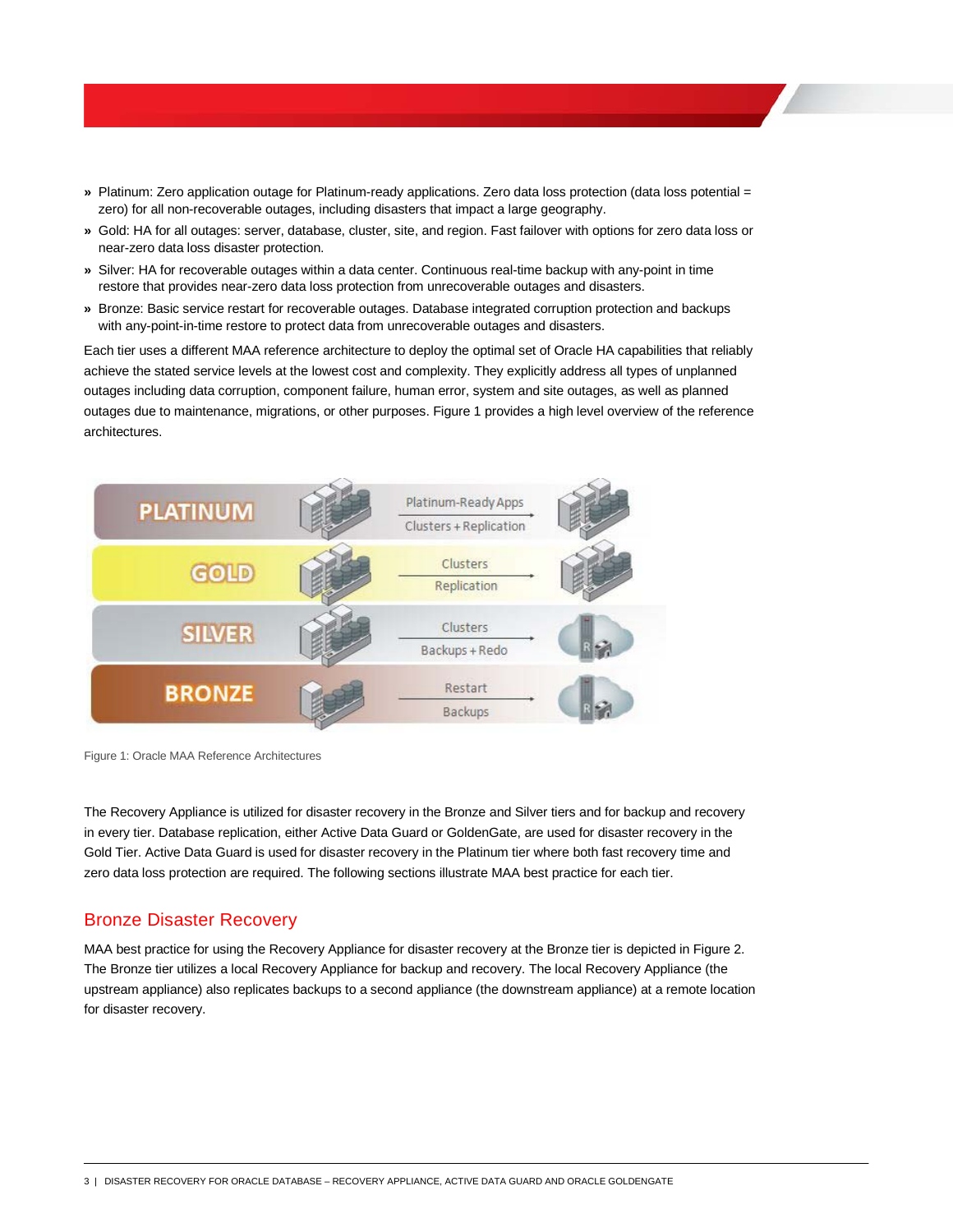

Figure 2: Recovery Appliance and Bronze Reference Architecture

#### Additional details include:

- **»** The Bronze tier is appropriate for databases having less stringent recovery time and recovery point objectives. Bronze databases, for example, may not be configured for archive log mode and thus accept the risk of losing all data generated since the last full or incremental backup was taken should an unrecoverable outage occur.
- **»** There are cases, however, where customers in the bronze tier require enhanced protection and choose to run in archive log mode to enable archive log backups.
	- » Oracle recommends using the real-time redo shipping feature of the Recovery Appliance as the most efficient mechanism to perform archive log backups. Real-time redo is configured between the protected database and the upstream appliance using the same asynchronous transport method as Data Guard.
	- » Real-time redo enhances data protection by continuously backing up redo for the most recent transactions.
	- » Real-time redo also levels bandwidth consumption between the protected database and the upstream appliance by streaming redo rather than batching the transmission of archive log backups.
	- » When the protected database switches online logs, the upstream appliance archives the redo it has received, backs it up, and places the backup in a queue to be replicated to the downstream appliance.
	- » Archive log management follows standard RMAN deletion policies set at the protected database.
- **»** The upstream appliance, replicates both backups and archive logs (if any) to the downstream appliance.
	- » The recovery point objective (RPO) in a disaster for protected databases not configured for archive log mode is equal to all transactions committed since the last backup replicated to the downstream appliance.
	- » RPO in a disaster for protected databases configured for archive log mode with real-time redo shipping is equal to any archive log backups that have not yet been replicated between appliances.
- **»** A third-party network device capable of compressing network traffic is currently the most efficient mechanism to conserve network bandwidth when replicating backups and archive logs (if any) between appliances.
- **»** While not pictured, the upstream and downstream Recovery Appliances can also archive on-disk backups directly to tape at either location. Off-site tape storage is also a viable option for disaster recovery as a lower cost alternative than a downstream appliance – but with substantial tradeoffs in the level of data protection, management, reliability, and recovery time compared to using a Recovery Appliance.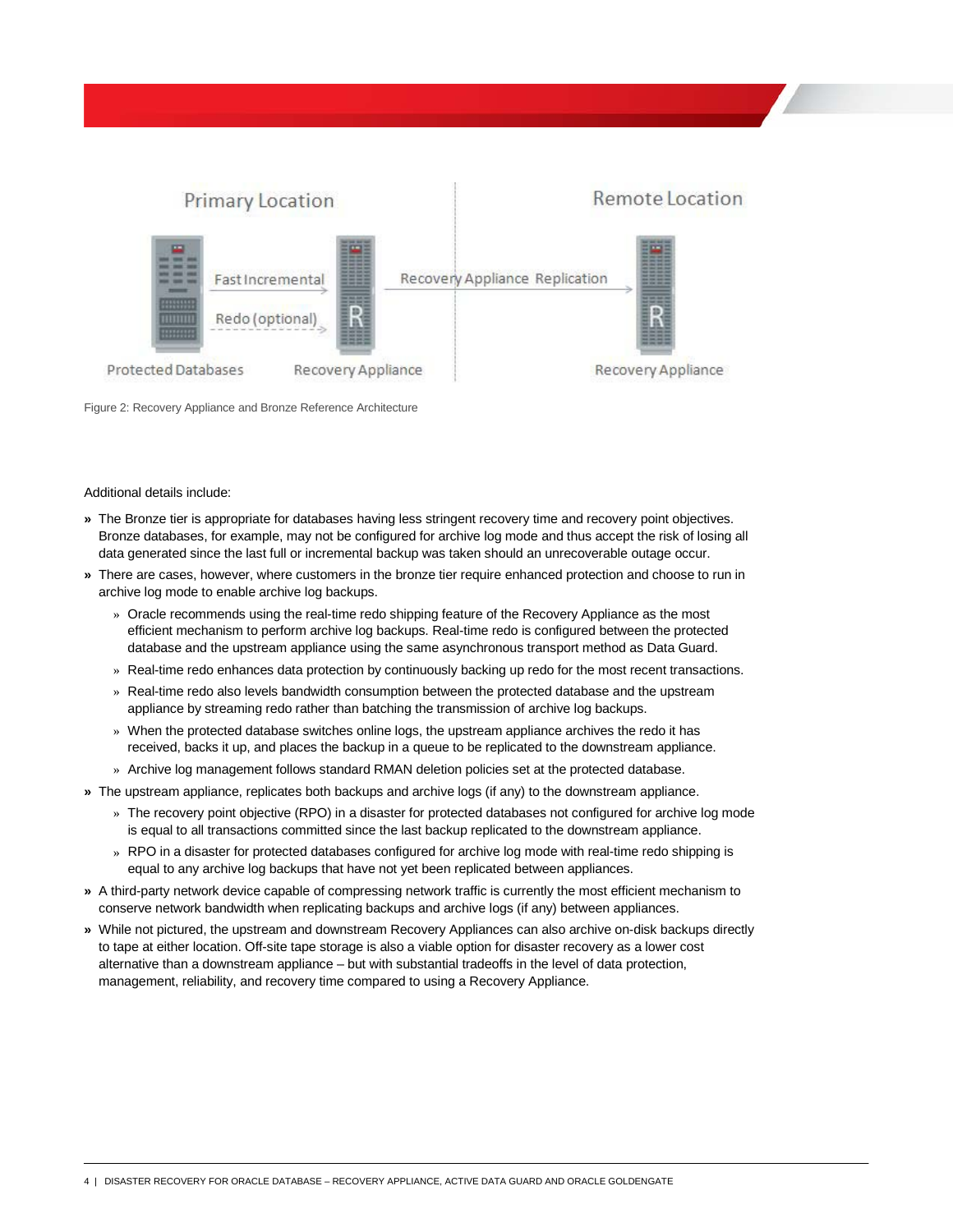# Silver Disaster Recovery

The Silver reference architecture is identical to Bronze except that all protected databases are expected to run in archive log mode and be configured for real-time redo transport for the highest level of data protection, see Figure 3.



Figure 3: Recovery Appliance and Silver Reference Architecture

### Bronze and Silver Disaster Recovery Utilizing a Hub and Spoke Architecture

The Recovery Appliance offers flexible replication topologies that provide customers additional opportunities to reduce cost by centralizing investment in disaster recovery systems and facilities. A hub and spoke architecture shown in Figure 4 is an example of an approach where a central location serves as a hub for all DR services.



Figure 4: Hub and Spoke Architecture Using Recovery Appliance Replication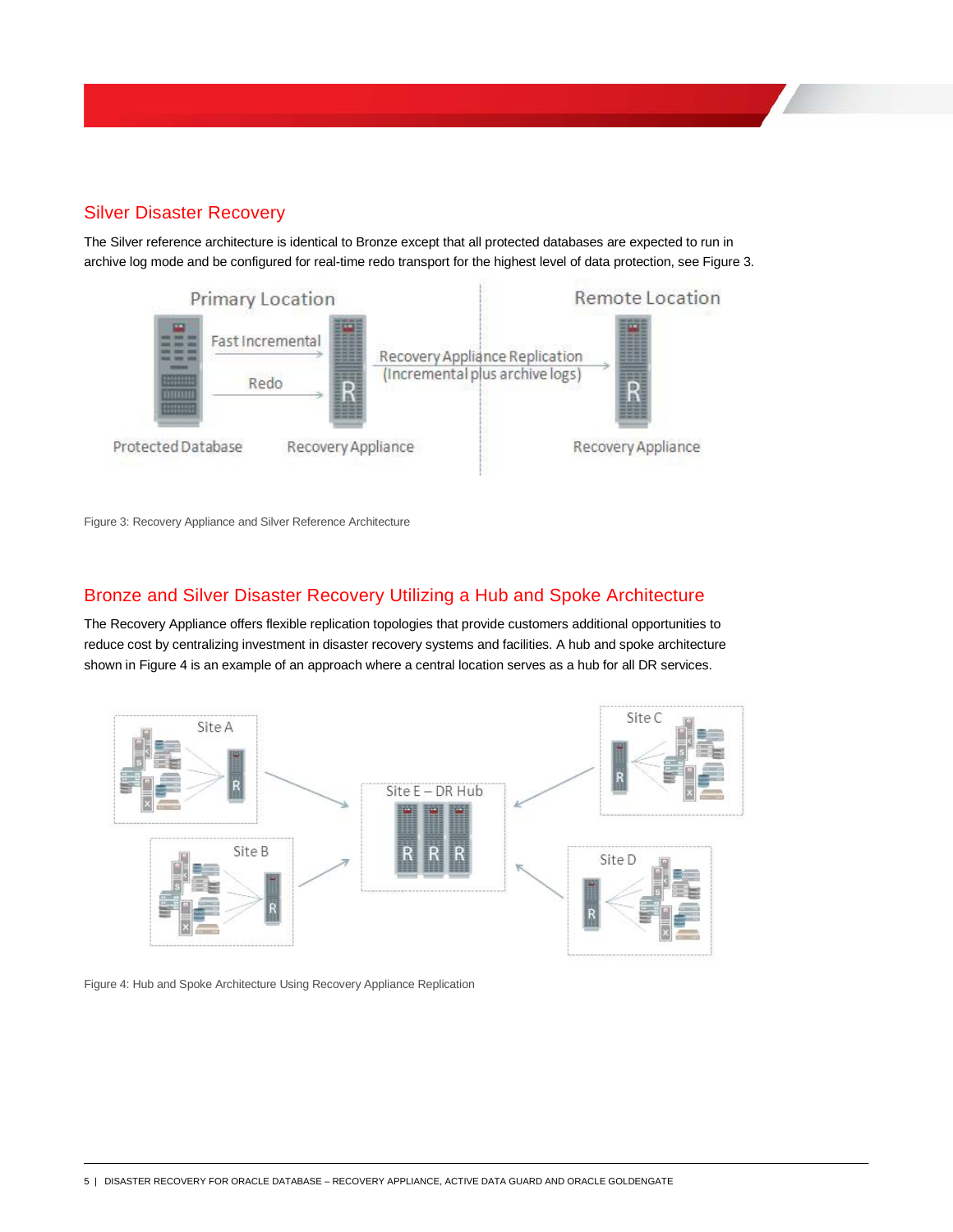# Gold Disaster Recovery

The Gold reference architecture uses database replication, either Active Data Guard or Oracle GoldenGate, for disaster recovery to provide enhanced data protection and fast failover that can improve both RPO and recovery time (RTO). The Recovery Appliance continues to perform a complementary role for backup and recovery. Database replication does not eliminate the usual role for backups as a final layer of protection (a last resort for recovery) and for archival purposes.

While either Active Data Guard or GoldenGate can provide disaster recovery, they are very different replication technologies that are optimized for different purposes. Active Data Guard, for example, provides either zero data loss protection using Maximum Availability mode or near-zero data loss protection using Maximum Performance mode. GoldenGate, in contrast, is an inherently asynchronous replication process that does not have the equivalent of Active Data Guard zero data loss protection. The following sections provide an overview of the different considerations that apply to each.

#### **Active Data Guard**

A high-level depiction of the Gold reference architecture using Active Data Guard is provided in Figure 5. Additional details include:

- **»** Data Guard Maximum Availability mode combined with synchronous redo transport is the general recommendation for the Gold reference architecture to provide zero data loss protection. The DR RPO is zero when using Data Guard Maximum Availability.
	- » Users should consider using Active Data Guard Far Sync with Oracle Database 12c when zero data loss protection is required and there is a concern for the impact of round-trip network latency on production database performance. Far Sync is described later in this paper.
- **»** Data Guard asynchronous transport with Maximum Performance mode is acceptable if the performance impact of round-trip network latency between primary and standby locations is too great to support synchronous transport and service levels can tolerate data loss should an unrecoverable outage occur. DR RPO is measured in singledigit seconds when using Data Guard Maximum Performance assuming there is sufficient network bandwidth provided to handle peak redo volume.



Figure 5: Active Data Guard and Recovery Appliance – Gold Reference Architecture

**»** Active Data Guard automatic block repair will detect and repair physical block corruption should they be encountered at either the primary or the standby database, transparent to the application.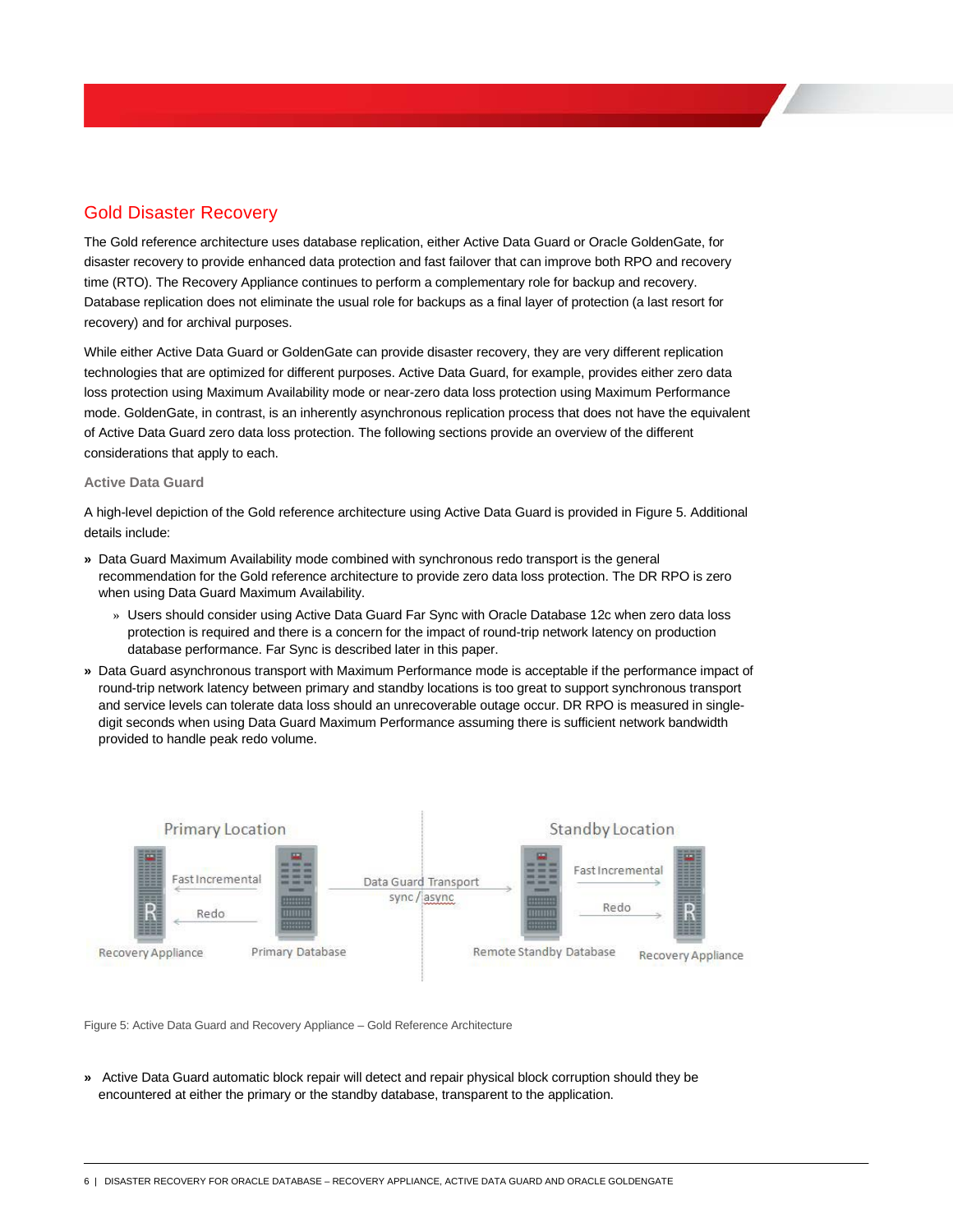- **»** Data Guard lost-write detection is enabled at both the primary and standby to provide automatic detection of silent corruptions caused by misdirected or lost writes due to lower level faults in the I/O path. Additional real-time Oracle data validation checks for both physical data corruption and logical intra-block data corruption should be configured following best practices described in My Oracle Support Note 1302539.1, *"Best Practices for Corruption Detection, Prevention, and Automatic Repair"*.
- **»** A Recovery Appliance is deployed in each location to perform local backups of their respective primary or standby databases.
	- » Fast incremental backups are taken using RMAN block-change tracking from both the primary and the Active Data Guard standby.
	- » Primary and standby databases are each configured for real-time redo shipping to their local Recovery Appliance. Standby databases are configured to cascade redo received from the primary.

*Note: Active Data Guard with Oracle Database 12c enables redo to be cascaded in real-time as it is received from the primary database. Basic Data Guard standby databases cascade redo upon a primary log switch.*

- » A single Data Guard redo stream is the only data that must be transmitted between sites to maintain both a synchronized remote standby and a remote backup.
- » Backups taken by either appliance can be used to restore any database in a Data Guard configuration due to the fact that a Data Guard standby database is a physical replica of production.
- » The only time a backup would need to be copied or replicated across the wide area network is if a local Recovery Appliance is unavailable when needed to perform backup or recovery.
- **»** Archive log management follows the standard RMAN deletion policies set at the primary and standby database.

#### **Oracle GoldenGate**

Oracle GoldenGate is a very flexible logical replication solution commonly used for advanced replication requirements such as multimaster replication, subset replication, data integration, many-to-one replication, zero downtime maintenance and migrations, data transformation, etc. It is also a replication solution that may be used in place of Active Data Guard to maintain a synchronized copy of a production database for disaster recovery. GoldenGate's increased flexibility, however, is accompanied by several trade-offs specific to data protection and operational simplicity compared to Active Data Guard. GoldenGate is used for disaster recovery by customers who accept these trade-offs in return for the additional flexibility of logical replication and who prefer to deploy a single replication solution.

*Note that there are many cases where customers deploy both Active Data Guard and Oracle GoldenGate in the same configuration for optimal benefit across multiple use-cases. For example, an Oracle GoldenGate source database replicates subsets of data to multiple targets for data distribution or data integration purposes. The GoldenGate source is also protected by an Active Data Guard standby database for disaster recovery. Oracle MAA best practices are utilized so that when there is an Active Data Guard failover or switchover, GoldenGate replication automatically restarts on the new primary database and picks up right where it left off when the outage occurred. [6](#page-7-0)*

<span id="page-7-0"></span> <sup>6</sup> http://www.oracle.com/technetwork/database/availability/ogg-adg-2422372.pdf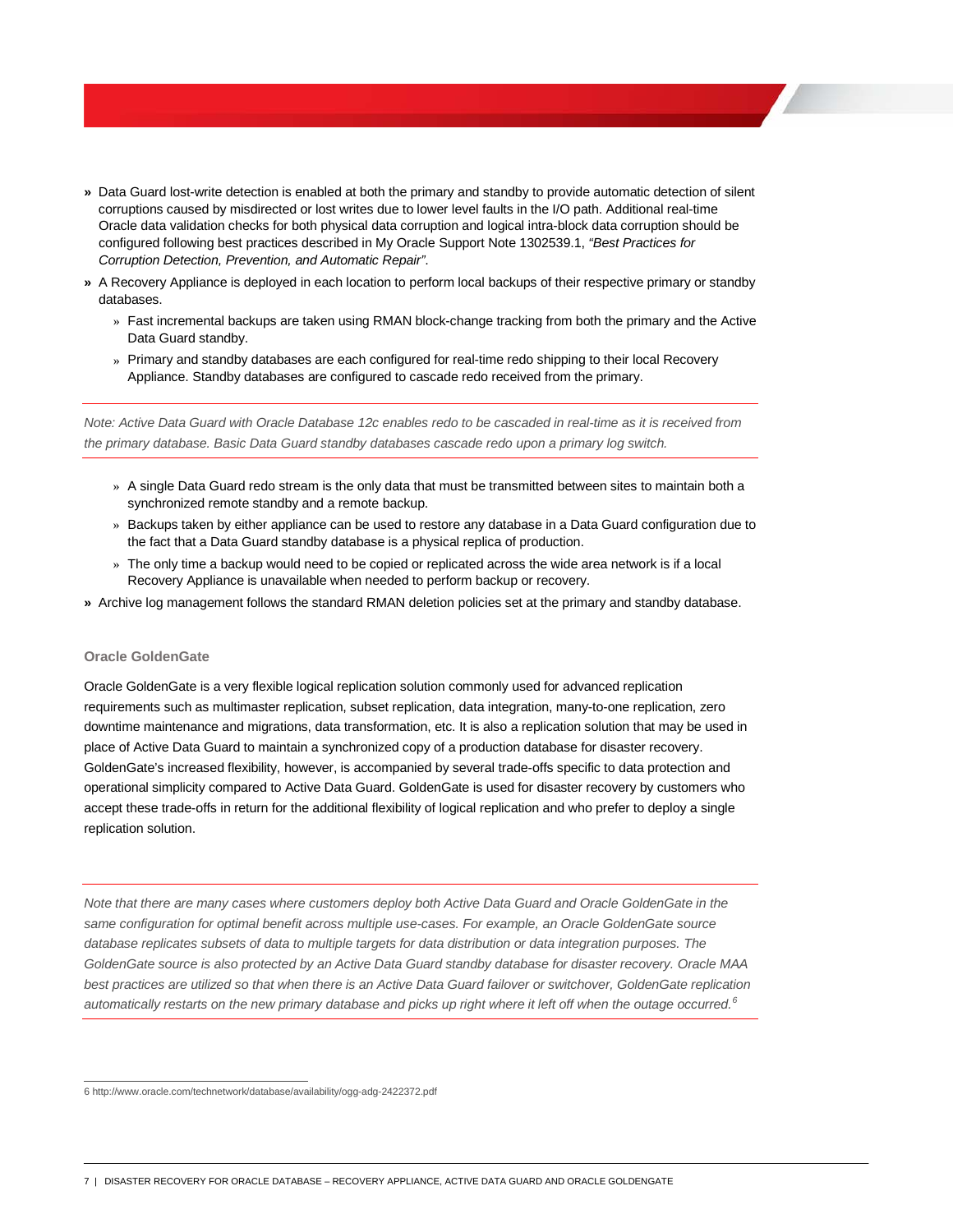A GoldenGate configuration for the Gold reference architecture used in place of Active Data Guard looks similar to that shown in Figure 5, but with the following special considerations:

- **»** All databases must meet prerequisites for logical replication described in the GoldenGate documentation.
- **»** GoldenGate is an inherently asynchronous replication process; it has no equivalent of Data Guard Maximum Availability for zero data loss protection and thus is unable to guarantee a zero RPO. A GoldenGate source database requires its own Data Guard standby for zero data loss protection from unrecoverable outages. In a GoldenGate mulitmaster configuration, each copy requires its own Active Data Guard standby for zero data loss protection since each copy is also a source database.
- **»** Source and target databases are logical, not physical copies of each other. This means that while each copy may contain the same data, their physical structures are different. It is also possible for each copy to have unique local tables and indexes that do not exist in the other. This results in the following:
	- » GoldenGate has no equivalent of Active Data Guard Automatic Block Repair. Physical corruptions that cannot be automatically repaired by Automatic Storage Management (ASM) or storage mirroring using a locally mirrored copy will cause transactions to fail and require manual intervention to repair.
	- » GoldenGate has no equivalent of Data Guard lost-write detection. GoldenGate cannot offload the overhead of lost-write detection from the production database, nor can it detect lost-write corruptions that can occur independently in a source or target database.
	- » Backups are not interchangeable between GoldenGate source and targets, each is a different database. Users who wish to maintain a remote backup for each database must replicate Recovery Appliance backups and archive logs over the wide area network in addition to data replicated by GoldenGate.
- **»** Depending upon workload, there may be additional performance considerations when using logical replication compared to physical database replication performed by Active Data Guard.

### Platinum Disaster Recovery

The Platinum reference architecture is similar to Figure 5 and differs from Gold in that it standardizes upon Active Data Guard for disaster recovery due to the requirement for zero data loss protection for unrecoverable outages.

GoldenGate complements Active Data Guard by enabling zero-downtime planned maintenance. GoldenGate bidirectional replication is used to maintain synchronize between the existing database environment and a parallel environment having its own primary and Active Data Guard standby operating at the new release. After the new release is validated, users are gradually migrated as they naturally disconnect and then reconnect – providing a zero downtime upgrade experience. GoldenGate replication along with the environment running at the previous release is decommissioned after all users have migrated and there is no longer the need for fast fallback. The complementary use of Active Data Guard and GoldenGate in this manner provides both zero downtime upgrade and zero data loss protection with immediate failover should an unplanned outage occur at any time during the upgrade process.

Additional details for Platinum disaster recovery include:

- **»** DR RPO is zero using Data Guard Maximum Availability combined with synchronous redo transport. This eliminates data loss in the event of unrecoverable outages of the primary database.
- **»** Active Data Guard Far Sync with Oracle Database 12c (described in the next section of this paper), is used if there is a concern for the impact of round-trip network latency on production database performance.
- **»** Data Guard Fast-Start Failover provides an option for automating database failover to further improve RTO for the Oracle Database. For optimal transparency at the application tier during database outages, consider deploying a second standby database local to the primary as described later in this paper. This can enable the existing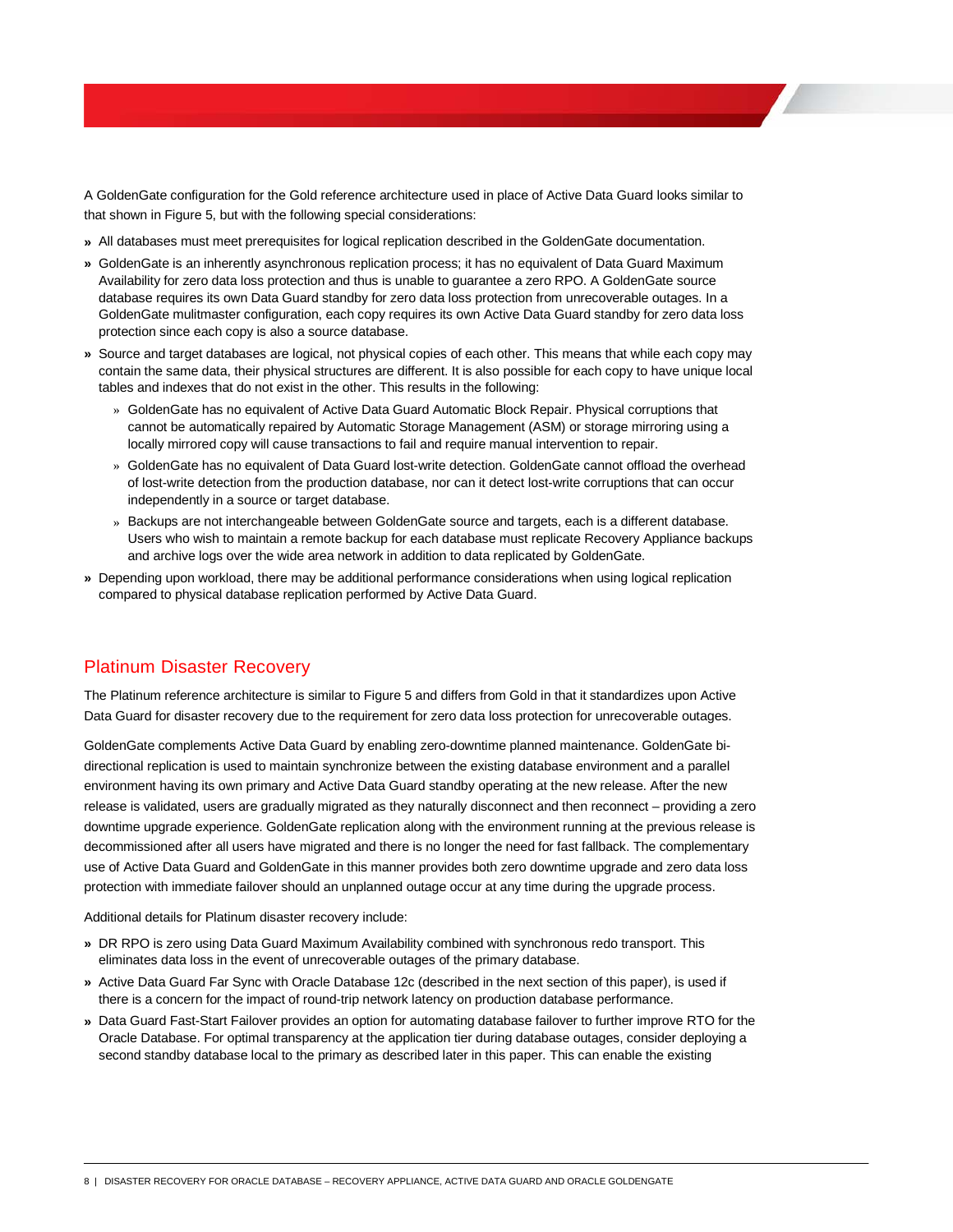application tier to automatically switch between primary and standby databases during unplanned outages or planned maintenance without forcing a restart of the application tier or requiring users to reconnect<sup>[7](#page-9-0)</sup>.

**»** In contrast to unplanned outages, the planned switchover of production between a GoldenGate source and target is always a zero data loss event. This combined with bi-directional replication makes GoldenGate the ideal complement to Active Data Guard for zero downtime planned maintenance.

# Gold and Platinum Option 1: Active Data Guard Far Sync

Active Data Guard Far Sync is a new capability with Oracle Database 12c that enables zero data loss protection at any distance by preventing WAN network latency from impacting production database performance.



Figure 6: Zero Data Loss Failover at Any Distance Using Active Data Guard Far Sync

Far Sync, described in Figure 6, enables zero data loss failover to a remote standby database regardless of distance by deploying a Far Sync instance that has the following characteristics:

- **»** A Far Sync instance is a lightweight Oracle instance that has only a control file, spfile, password file, and standby log files; there are no database files or online redo logs.
- **»** The Far Sync instance is deployed at a distance that is within an acceptable range of the primary for synchronous redo transport (generally less than 5ms round-trip network latency. The remote standby database may be deployed at any distance from the Far Sync instance.
- **»** A Far Sync instance receives redo from the primary via Data Guard synchronous transport and immediately forwards the redo to up to 29 remote standby databases via asynchronous transport.
- **»** A Far Sync instance can also forward redo to a Recovery Appliance. A primary database that is protected by both a Recovery Appliance and a remote standby database need only ship a single redo stream and the Far Sync instance will distribute the redo to multiple destinations.
- **»** The presence of a Far Sync instance in a Data Guard configuration is transparent to its operation during switchover or failover; the administrator uses the same commands used for any Data Guard configuration. Automatic database failover also operates in an identical fashion.

Additional details for this option include:

**»** The DR RPO using the remote standby database is zero.

9 | DISASTER RECOVERY FOR ORACLE DATABASE – RECOVERY APPLIANCE, ACTIVE DATA GUARD AND ORACLE GOLDENGATE

<span id="page-9-0"></span> <sup>7</sup> http://www.oracle.com/technetwork/database/availability/client-failover-2280805.pdf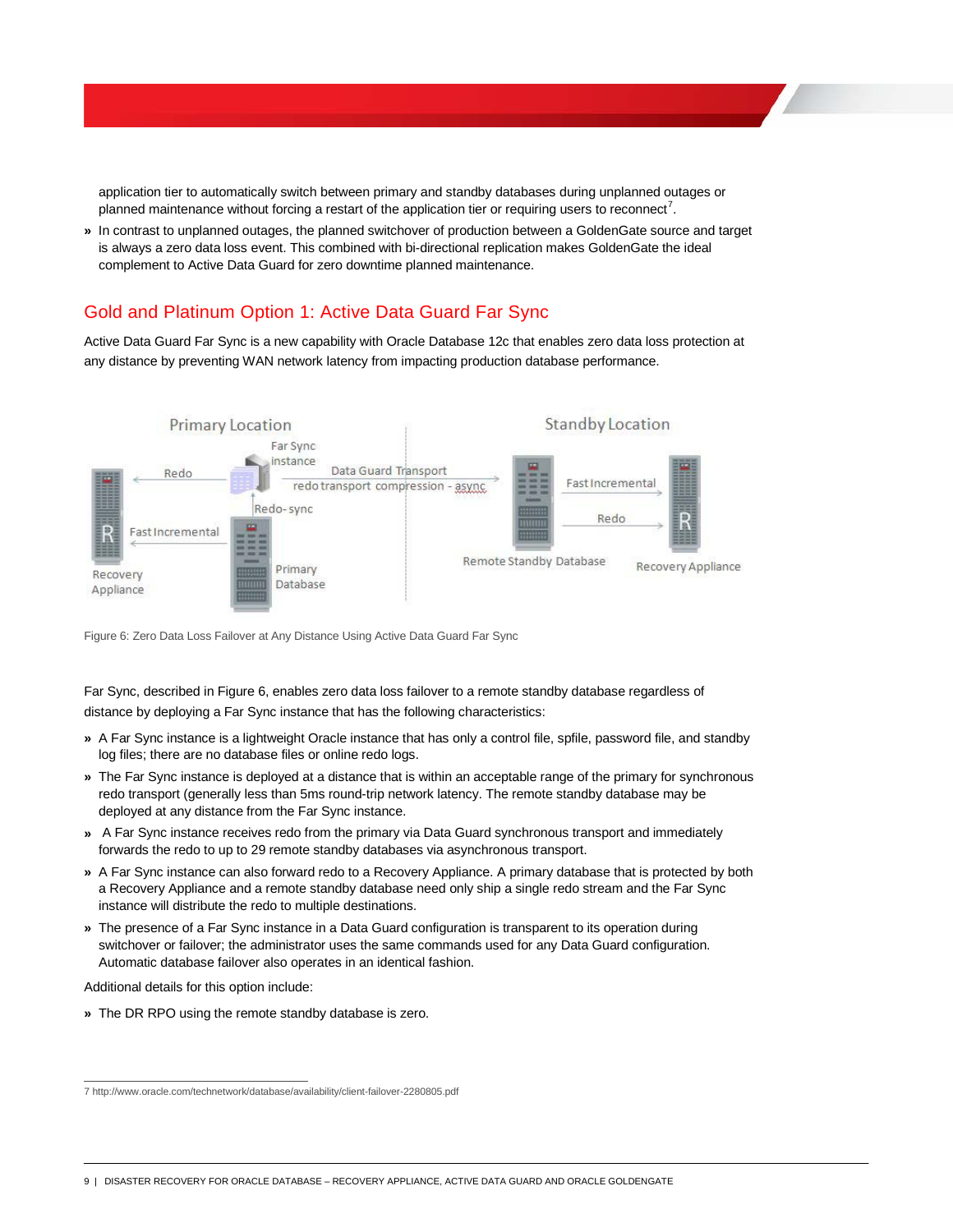- **»** The Far Sync instance can compress the redo it transmits over the WAN to conserve network bandwidth by using Data Guard redo transport compression (this requires the primary and standby databases be licensed for Oracle Advanced Compression).
- **»** The remote standby database is configured to cascade redo to the downstream recovery appliance.
- **»** Archive log management follows the standard RMAN deletion policies set at the primary, standby, and Far Sync instance.

# Gold and Platinum Option 2: Multi-standby

It is increasingly common to see customers with stringent requirements for high availability and disaster recovery utilize configurations with multiple synchronized replicas of the production database as illustrated in Figure 7.



Figure 7: Multi-Standby Configuration with Local HA Failover

Additional details for the configuration described in Figure 7 include:

- **»** The primary database transmits redo either asynchronously or synchronously, directly to both local and remote standby databases. Alternatively, a Far Sync instance can be used to enable the primary to ship once, and allow the Far Sync instance to distribute redo to all other destinations. All of the same benefits and characteristics of Far Sync described in the previous section apply.
- **»** Synchronous transport between the primary database and the local standby is simple to support due to low network latency. This enables the local standby to provide HA-failover should any event impact the availability of the primary database but leave the application tier intact. Upon failure, the application tier receives notification that a database failover has occurred, immediately drops dead connections, and automatically reconnects to the services now available at the new primary database.<sup>[8](#page-10-0)</sup>
- **»** Following a failover to the local standby, the remote standby database automatically recognizes that failover has occurred and begins receiving redo from the new primary database - maintaining DR protection at all times.
- **»** Both local and remote standby databases cascade redo to their respective recovery appliances.
- **»** Archive log management follows the standard RMAN deletion policies set at the primary and standby.
- **»** The local standby database can be multi-purposed to offload read-only workloads from the primary database using Active Data Guard, to offload fast incremental backups using Active Data Guard, to function as a test system using Data Guard Snapshot Standby, or to perform database rolling upgrades.

10 | DISASTER RECOVERY FOR ORACLE DATABASE – RECOVERY APPLIANCE, ACTIVE DATA GUARD AND ORACLE GOLDENGATE

<span id="page-10-0"></span> <sup>8</sup> http://www.oracle.com/technetwork/database/availability/client-failover-2280805.pdf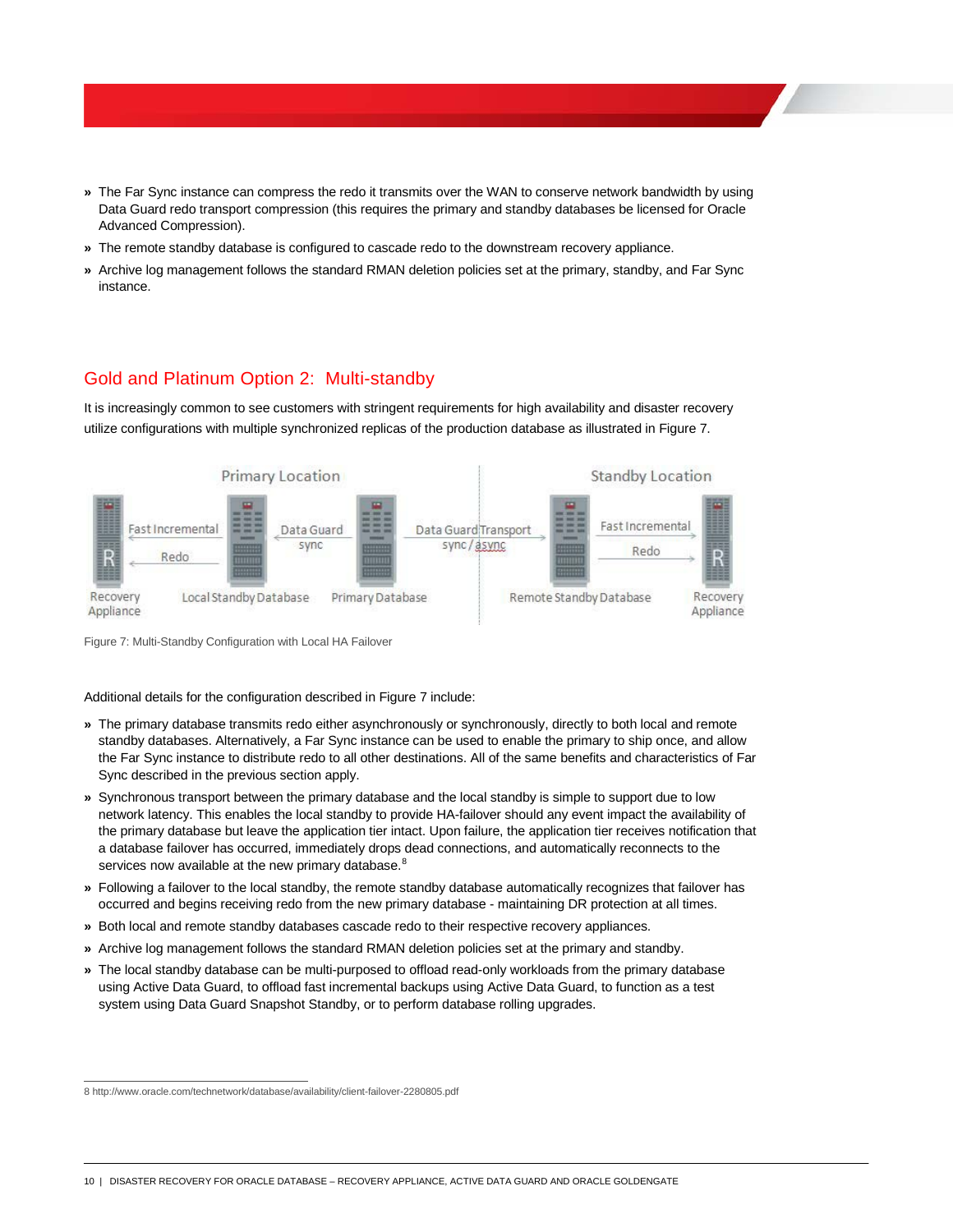# **Conclusion**

Oracle Database-integrated disaster recovery solutions provide the highest level of data protection and availability compared to any other approach for protecting Oracle data.

The Recovery Appliance is used for disaster recovery when recovery time objectives (maximum allowable downtime) can be satisfied by a restore from backup and recovery point objectives (maximum allowable data loss) can be satisfied by the appliance's replication capabilities. No other backup and recovery solution can match the Recovery Appliance in terms of data protection, operational and system resource efficiency, its ability to scale, and its unique level of backup validation that ensures successful recovery.

Active Data Guard is used for disaster recovery when fast recovery and/or maximum levels of data protection are required. Active Data Guard is optimized for real-time data protection, availability and disaster recovery for the Oracle Database.

Oracle GoldenGate is used for disaster recovery when users require the added flexibility and advanced capabilities of a full-featured logical replication solution.

In every case where a database replication solution is used for disaster recovery, the Recovery Appliance still plays a critical role by providing the complementary functions of enterprise-scale backup, any-point in time recovery, archival to tape, and more.